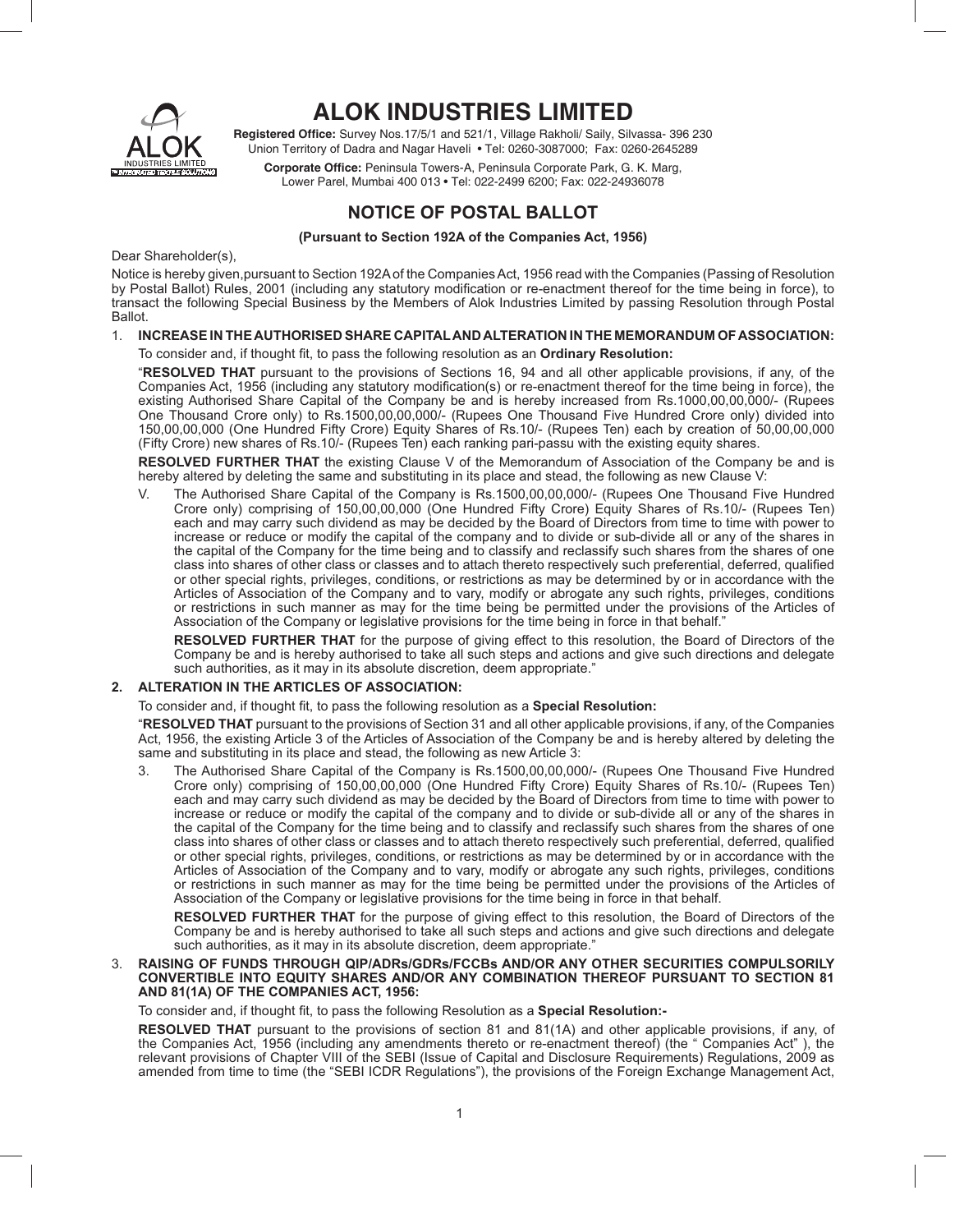2000 ("FEMA"), Foreign Exchange Management (Transfer or Issue of Security by a Person Resident outside India) Regulations, 2000, as amended from time to time, the Foreign Exchange Management (Borrowing and Lending in Rupees) Regulations, 2000 and Issue of Foreign Currency Convertible Bonds and Ordinary Shares (Through Depository Receipt Mechanism) Scheme, 1993 (the "1993 Scheme") as amended from time to time and issued by the Government of India (the "GOI"), the Reserve Bank of India (the "RBI"), the Department of Industrial Policy and Promotion, Ministry of Commerce ("DIPP"), Foreign Investment Promotion Board (the "FIPB"), the Securities and Exchange Board of India (the "SEBI"), Stock Exchanges and any other appropriate authorities, institutions or bodies, as may be applicable and the enabling provisions of the Listing Agreements entered into by the Company with the stock exchanges on which the Securities of the Company are listed (the "Listing Agreements") and Memorandum and Articles of Association of the Company, and subject such approvals, consents, permissions and sanctions, if any, of the GOI, RBI, DIPP, FIPB, SEBI, Stock Exchanges and any other appropriate authorities, institutions or bodies, as may be necessary and subject to such conditions as may be prescribed/ stipulated by any of them while granting such approvals, consents, permissions and sanctions which may be agreed/accepted to by the Board of Directors of the Company (hereinafter referred to as "Board" which shall be deemed to include any committee thereof, constituted or to be constituted to exercise its powers), the Board may in its absolute discretion, create, offer, issue and allot, in one or more tranches, in domestic and/or international markets, equity shares or warrants simultaneously with non-convertible debentures or Foreign Currency Convertible Bonds ("FCCBs") convertible into equity shares of the Company or American Depository Receipts or Global Depository Receipts represented by underlying equity shares of the Company or exchangeable or convertible into equity shares of the Company (hereinafter referred to as "Securities"), for an amount upto USD 150 Million (US Dollars One Hundred Fifty Million only) inclusive of such premium, as may be finalized by the Board, at such price being not less than the price determined in accordance with the applicable Guidelines/ Regulations issued by SEBI or the Ministry of Finance or the RBI and such issue and allotment to be made on such terms and conditions as may be decided by the Board at the time of issue or allotment of the Securities.

**RESOLVED FURTHER THAT** if any issue of Securities is made by way of a Qualified Institutions Placement in terms of Chapter VIII of the SEBI (ICDR) Regulations (hereinafter referred to as "Eligible Securities"), the Eligible Securities, or any combination of Eligible Securities as may be decided by the Board, issued for such purpose, shall be completed within twelve months from the date of this resolution. In terms of the SEBI (ICDR) Regulations, the price shall not be less than the price determined in accordance with the prescribed pricing formula and shall not be eligible to be sold for a period of twelve months from the date of allotment, except on a recognized stock exchange.

**RESOLVED FURTHER THAT** the relevant date for the purpose of pricing of the Equity shares proposed to be issued in accordance with SEBI (ICDR) Regulations, shall be the date of the meeting in which the Board/ Committee of Directors decides to open the issue of the Eligible Securities, pursuant to the receipt of shareholders' approval in terms of Section 81(1A) and other applicable provisions if any, of the Companies Act and other applicable laws, regulations and guidelines in relation to the proposed issue of the Eligible Securities, through a qualified institutions placement in accordance with Chapter VIII of the SEBI (ICDR) Regulations.

 **RESOLVED FURTHER THAT** in the event that where Eligible Securities which are convertible into equity shares of the Company are issued under Chapter VIII of the SEBI (ICDR) Regulations, the relevant date for the purpose of pricing of the Securities, shall be the date of the meeting in which the Board/ Committee of Directors decides to open the issue of the Eligible Securities, subsequent to the receipt of shareholders' approval in terms of Section 81(1A) and other applicable provisions, if any, of the Companies Act and other applicable laws, regulations and guidelines.

**RESOLVED FURTHER THAT** the issue to the holders of the Securities or Eligible Securities shall be inter alia, subject to the following terms and conditions:

- (i) the Securities or Eligible Securities to be so created, offered, issued and allotted shall be subject to the provisions of the Memorandum of Association and
- (ii) the equity shares proposed to be issued through the qualified institutions placement in accordance with the SEBI (ICDR) Regulations or in the form of American Depository Receipts or Global Depository Receipts reflecting underlying equity shares of the Company or FCCBs convertible into equity shares of the Company, and allotment of equity shares upon conversion of any Securities referred to above, shall rank pari-passu with the then existing equity shares of the Company in all respects including dividend.
- (iii) Any other applicable rules/ regulations/ guidelines/ Act etc.

**RESOLVED FURTHER THAT** without prejudice to the generality of the above, subject to applicable laws, approvals, consents, permissions, if any, of any governmental body, authority or regulatory institution including any conditions as may be prescribed/ stipulated in granting such approvals or permissions by such governmental authority or regulatory institution, the aforesaid Securities may have such features and attributes or any terms or combination of terms that provided for the tradability and free transferability thereof in accordance with the prevailing practices in the capital markets including but not limited to the terms and conditions for issue of additional Securities and the Board subject to applicable laws, regulations and guidelines, be and is hereby authorized in its absolute discretion in such manner as it may deem fit, to dispose of such Securities that are not subscribed.

**RESOLVED FURTHER THAT** for the purpose of giving effect to the above resolutions, the Board or the Committee of Directors formed for the purpose of raising the funds thereof be and is hereby authorized to do all such acts, deeds, matters and things including but not limited to finalization and approval of the preliminary as well as final offer document(s), determining the form and manner of the issue, including the class of investors to whom the Securities are to be issued and allotted, number of Securities to be allotted, issue price, face value, execution of various transaction documents, creation of mortgage/ charge in accordance with Section 293(1)(a) of the Companies Act, in respect of any Securities as may be required either on pari-passu basis or otherwise as it may in its absolute discretion deem fit and to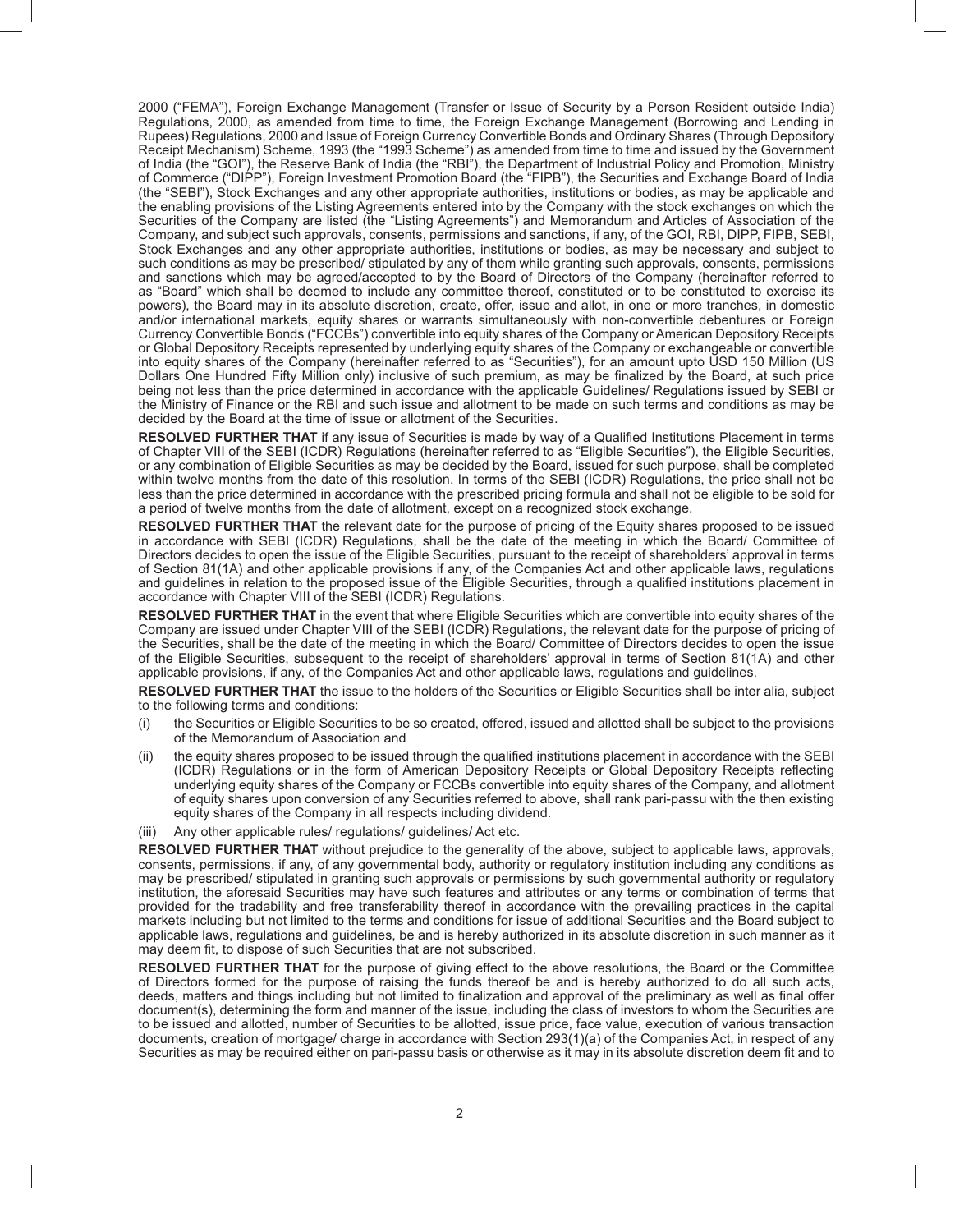settle all questions, difficulties or doubts that may arise in regard to the issue, offer or allotment of Securities or Eligible Securities and utilization of the issue proceeds as it may in its absolute discretion deem fi t without being required to seek further consent or approval of the members or otherwise to the and intent that the member shall be deemed to have given their approval thereto expressly by the authority of this resolution.

**RESOLVED FURTHER THAT** the Board or the Committee thereof be and is hereby authorized to appoint such consultants, lead managers, underwriters, guarantors, depositories, custodians, registrars, share transfer agents, escrow banks, stabilizing agents, trustees, bankers, lawyers and any other advisors, professionals and intermediaries and all such agencies as may be involved or concerned in such offerings of Securities or Eligible Securities and to remunerate them by way of commissions, brokerage, fees or the like and to enter into and execute all contracts, agreements, arrangements/ MOUs/ documents with such agencies as may be required or desirable in connection with the issue of Securities including the listing of the Securities, if any, on any stock exchanges in India and outside India.

 **RESOLVED FURTHER THAT** the Board be and is hereby authorized to form a committee or delegate all or any of its power to any committee of directors to give effect to the aforesaid resolutions and is authorized to take such steps and to do all such acts, deeds, matters and things and accept any alterations or modification(s) as they may deem fit and proper and give such directions as may be necessary to settle any question or difficulty that may arise in regard to issue and allotment of Equity Shares including but not limited to:

- a) approving the offer document and filing the same with any authority or persons as may be required;
- b) taking decision to open the issue, decide bid opening and closing date;
- c) approving the issue price, the number of Securities to be allotted, the basis of allocation and allotment of Securities;
- d) arranging the delivery and execution of all contracts, agreements and all other documents, deeds, and instruments as may be required or desirable in connection with the issue of Securities by the company;
- e) opening separate special account(s) with a scheduled bank to receive monies in respect of the issue of the Securities;
- f) making applications for listing of the Securities of the Company on one or more stock exchange(s) and to execute and to deliver or arrange the delivery of the listing agreement(s) or equivalent documentation to the concerned stock exchange(s);
- g) finalization of and arrangement for the submission of the placement document(s) and any amendments supplements thereto, with any government and regulatory authorities, institutions or bodies as may be required;
- h) acceptance and appropriation of the proceeds of the issue of the Securities;
- i) authorization of the maintenance of a register of holders of the Securities;
- j) authorization of any director or directors of the Company or other officer or officers of the Company, including by the grant of power of attorneys, to do such acts, deeds and things as authorized person in its absolute discretion may deem necessary or desirable in connection with the issue and allotment of the Securities;
- k) seeking, if required, the consent of the Company's lenders, parties with whom the Company has entered into various commercial and other agreements, all concerned government and regulatory authorities in India, and any other consents that may be required in connection with the issue and allotment of the Securities; and
- l) giving or authorizing the giving by concerned persons of such declarations, affidavits, certificates, consents and authorities as may be required from time to time.

**By Order of the Board** Sd/- **K. H. Gopal President (Corporate Affairs) & Secretary**

**Registered Office:** Survey Nos. 17/5/1 and 521/1, Village Rakholi/ Saily, Silvassa- 396 230 Union Territory of Dadra and Nagar Haveli Dated: 2<sup>nd</sup> April, 2012

### **NOTES:**

- (1) The Explanatory Statement and reasons pursuant to Section 173(2) read with Section 192A of the Companies Act, 1956 is annexed hereto and forms part of this Notice.
- (2) The Board of Directors has appointed Shri Virendra Bhatt, Practicing Company Secretary, as Scrutinizer to conduct the voting through postal ballot, in a fair and transparent manner and to receive and scrutinize the completed ballot papers as received from the Members. The Postal Ballot Form and the self-addressed business reply envelope are enclosed for use of members.
- (3) You are requested to carefully read the instructions printed in the Postal Ballot Form and return the said Postal Ballot Form (no other form or photocopy of the Postal Ballot Form is permitted) duly completed with the assent (for) or dissent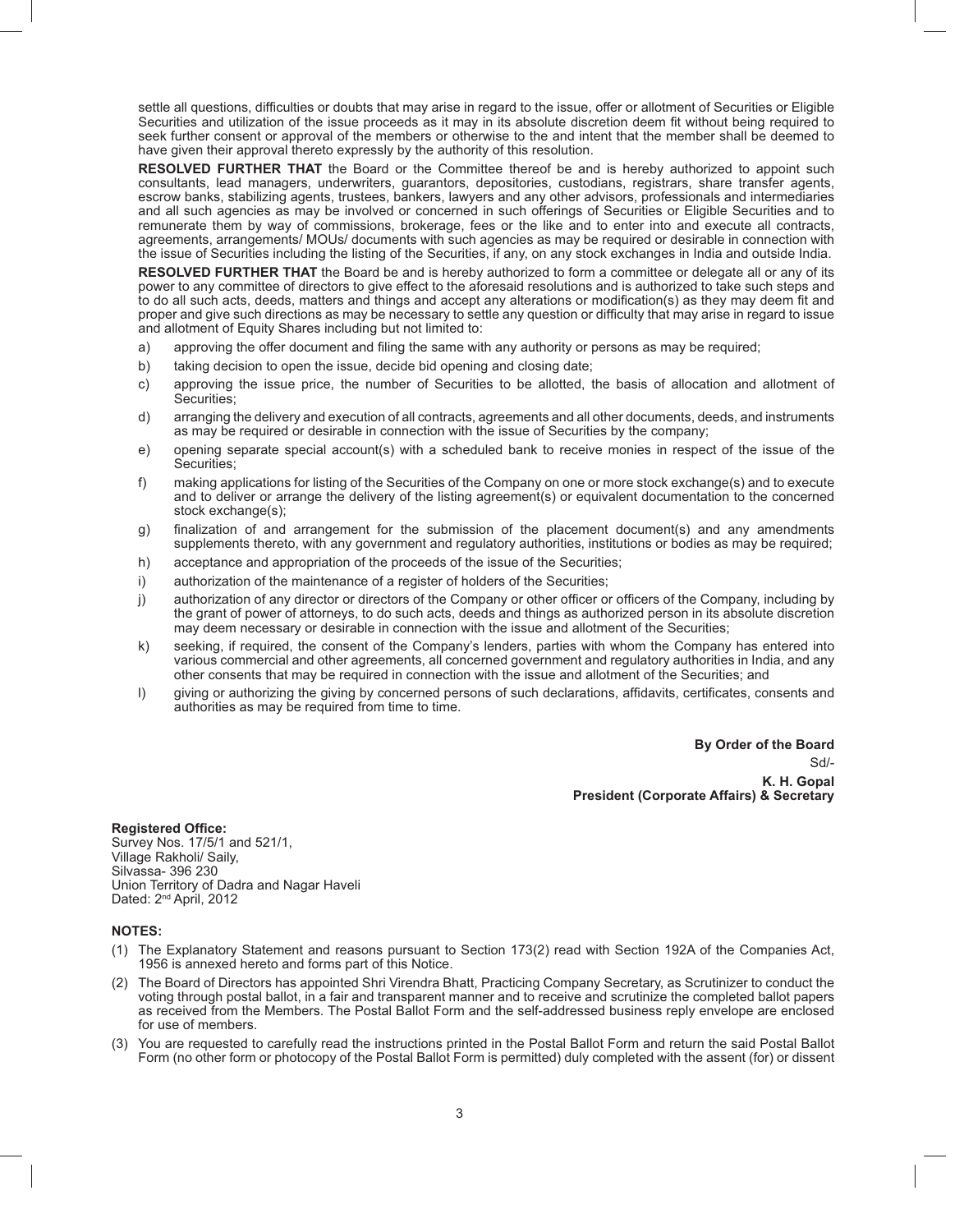(against), in the attached self addressed postage pre-paid envelope, so as to reach the Scrutinizer before the close of working hours (1700 hours) on or before Saturday, May 5, 2012, to be eligible for being considered, failing which, it will be strictly treated as if no reply has been received from the member. The Scrutinizer will submit his report to the Chairman after completion of scrutiny and the results of the postal ballot will be announced on or after Monday, May 7, 2012, at the Corporate Office of the Company at Peninsula Towers, A Wing, Peninsula Corporate Park, G. K. Marg, Lower Parel (West), Mumbai 400 013.

(4) All documents referred to in the accompanying Notice and the Explanatory Statement are open for inspection at the Registered Office of the Company on all working days (except Saturdays, Sundays and Public Holidays) between 11:00 a.m. and 1:00 p.m. upto Friday, May 4, 2012.

## **ANNEXURE TO THE NOTICE**

## **EXPLANATORY STATEMENT PURSUANT TO SECTION 173(2) AND 192A (2) OF THE COMPANIES ACT, 1956.**

#### **Item No.1 and 2.**

The Company proposes to issue Equity shares of the Company and/or other securities through QIP/ GDRs/ ADRs/ FCCBs or any other similar instrument at an appropriate time in one or more tranches as the Board may hereafter decide. Therefore it is deemed appropriate to increase the Authorised Share Capital of the Company from Rs.1,000 crore to Rs.1,500 crore and for that purpose, the Memorandum of Association and the Articles of Association of the Company are proposed to be suitably altered as set out in item Nos.1 and 2 of the accompanying Notice.

The provisions of the Companies Act, 1956 require the Company to seek the approval of the Members for increase in the Authorised Share Capital and for the alteration of capital clause of the Memorandum of Association and the Articles of Association of the Company.

The Board of Directors accordingly recommends the resolutions set out at item Nos. 1 and 2 of the accompanying Notice for the approval by the Members. Your approval is sought by voting through Postal Ballot in terms of the provisions of Section 192A of the Companies Act, 1956, read with the provisions of the Companies (Passing of Resolution by Postal Ballot) Rules, 2001.

None of the Directors of the Company are interested in the said resolutions.

#### **Item No.3.**

With a view to meet the incremental working capital requirement on account of optimization of existing facilities / addition of new Capacities, to meet normal capex requirement / new expansion both organic and inorganic, the company proposes to raise long term funds by way of equity. The proposed issue would help the company to widen its global reach.

The Board of Directors of the Company by way of circular resolution dated 2<sup>nd</sup> April, 2012 proposed to seek members approval to raise funds upto USD 150 Million (US Dollars One Hundred Fifty Million only) through issue of Global Depository Receipts (GDRs) and/or American Depository Receipts (ADRs) and/or Foreign Currency Convertible Bonds (FCCBs) and/or Qualified Institutional Placements (QIP)/ Optionally Convertible Debentures/ Equity Shares/ Preference Shares/ Convertible Warrants and/or any securities into Equity Shares in one or more tranches, or a combination of the foregoing, in accordance with section 81 and 81(1A) of the Companies Act, 1956 as may be finalized by the Board or Committee thereof, through Resolution at Item No.3 of the accompanying notice which is an enabling resolution to mobilize adequate resources to meet the growing needs of the Company by further issue Equity shares of the Company and/or other securities in the manner mentioned in the above.

Section 81 (1A) of the Companies Act, 1956 provides, inter alia, that if any further equity shares are to be offered to any other person other than existing shareholders, a Special Resolution to that effect is to be passed by the shareholders of the Company, authorising the Board of Directors to finalize the terms of the issue at the relevant time in consultation with the Lead Managers, Underwriter, Legal Advisors and Experts or such authorities as required to be consulted on various matters including in relation to pricing of the issue. Consent of the shareholders is therefore sought to authorize the Board of Directors as set out in the Resolution to issue the securities in one or more tranches referred to therein to domestic and foreign investors. The Board is of the opinion that the proposed resolutions are in the best interests of the Company and hence recommend the above Special Resolution for the approval by the Members.

None of the Directors of the Company are interested in the said resolutions.

**By Order of the Board** Sd/- **K. H. Gopal President (Corporate Affairs) & Secretary**

**Registered Office:** Survey Nos. 17/5/1 and 521/1, Village Rakholi/ Saily, Silvassa- 396 230 Union Territory of Dadra and Nagar Haveli Dated: 2<sup>nd</sup> April, 2012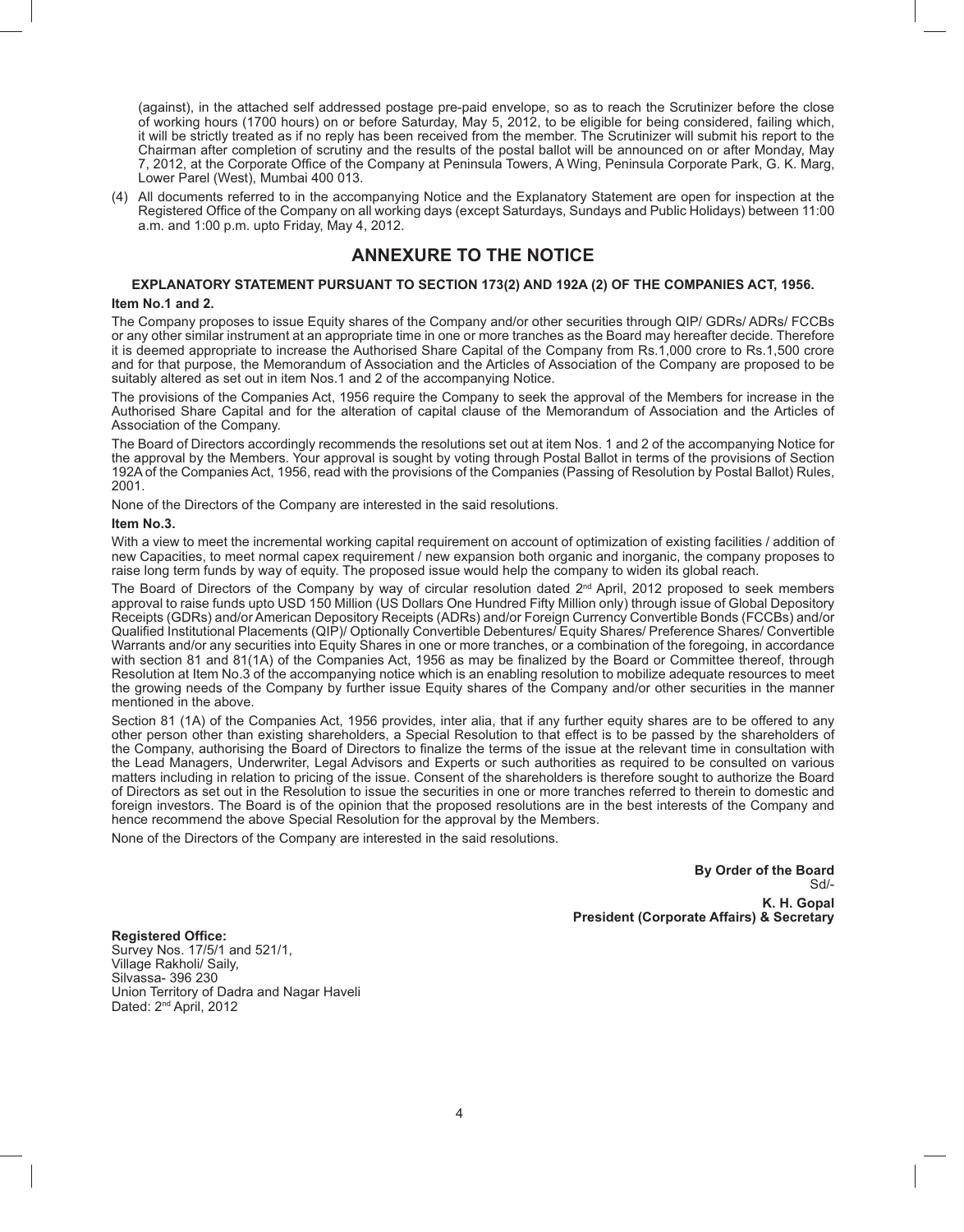

# **ALOK INDUSTRIES LIMITED**

Registered Office: Survey Nos.17/5/1 and 521/1, Village Rakholi/ Saily, Silvassa- 396 230 Union Territory of Dadra and Nagar Haveli • Tel: 0260-3087000; Fax: 0260-2645289

Corporate Office: Peninsula Towers-A, Peninsula Corporate Park, G. K. Marg, Lower Parel, Mumbai 400 013 • Tel: 022-2499 6200; Fax: 022-24936078

## **POSTAL BALLOT FORM**

(Please read the instructions printed overleaf carefully before filling this form)

- (1). Name(s) of Shareholder(s) including joint : holders, (if any).
- (2). Registered Address of the Sole/ First named : Shareholder.
- (3). Registered Folio No./ DP ID No./ Client ID No.\* : \* (Applicable to the shareholders holding Shares in dematerialized form)
- (4). Number of shares held :
- (5). I/We hereby exercise my/our vote in respect of the Resolutions to be passed through Postal Ballot for the businesses as stated in the Notice of the Company dated 2<sup>nd</sup> April, 2012, by conveying my/ our assent (for) or dissent (against) to the said Resolutions by placing the tick  $(\sqrt{})$  mark at the appropriate box below:

| Res.<br>No. | <b>Description</b>                                                                                                                                                                                                                        | No. of shares | I/We assent to the<br><b>Resolution</b><br>(FOR) | I/We dissent to the<br><b>Resolution</b><br>(AGAINST) |
|-------------|-------------------------------------------------------------------------------------------------------------------------------------------------------------------------------------------------------------------------------------------|---------------|--------------------------------------------------|-------------------------------------------------------|
| 1.          | Ordinary<br><b>Resolution:</b><br>Increase<br><i>in</i><br>Authorised Share Capital of the Company<br>from Rs.1000 crore to Rs.1500 crore<br>and consequent alteration in Clause 5 of<br>the Memorandum of Association of the<br>Company. |               |                                                  |                                                       |
| 2.          | <b>Special Resolution: Alteration in Article</b><br>3 of the Articles of Association of the<br>Company consequent to increase in<br>Authorised Share Capital of the Company.                                                              |               |                                                  |                                                       |
| 3.          | Special Resolution: Issue of Equity<br>shares of the Company and/or other<br>securities through QIPs/ADRs/ GDRs/<br>FCCBs/ and or any other securities<br>compulsorily convertible into<br>equity<br>shares.                              |               |                                                  |                                                       |

Place : Date:

\_\_\_\_\_\_\_\_\_\_\_\_\_\_\_\_\_\_\_\_\_\_\_\_\_\_\_ (Signature of the Shareholder(s)